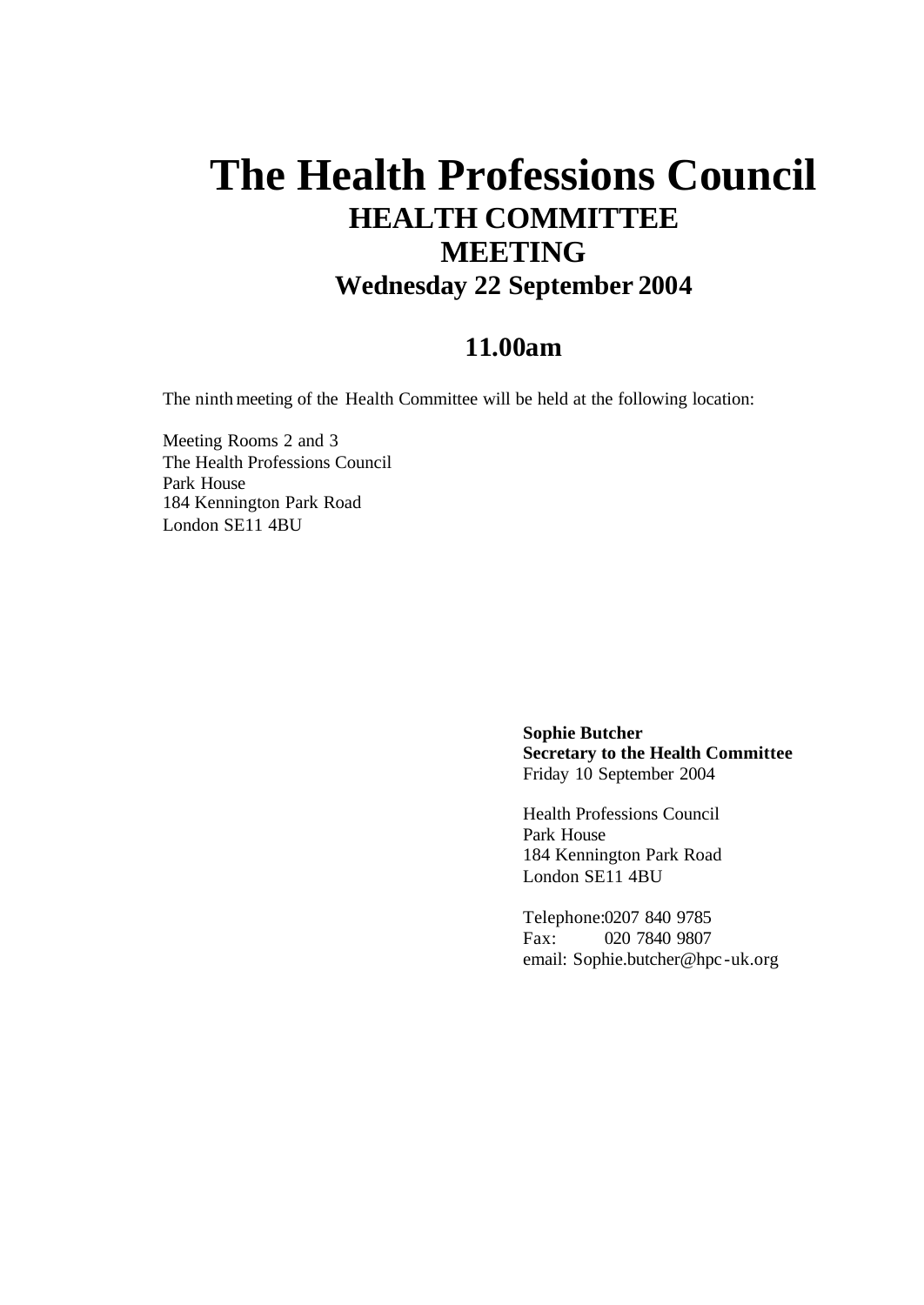## **Agenda – Part One – Open to Members of the Public**

| 1.  | <b>Apologies for Absence</b>                                                                                             | Verbal                         |
|-----|--------------------------------------------------------------------------------------------------------------------------|--------------------------------|
| 2.  | <b>Approval of Agenda</b>                                                                                                |                                |
| 3.  | Minutes of the Health Committee meeting held on<br>21 April 2004<br>From the Secretary to the Committee – Sophie Butcher | Enclosure 1<br>Paper HC01/04   |
| 4.  | <b>Matters Arising</b>                                                                                                   | Verbal                         |
| 5.  | <b>Chairman's Report</b>                                                                                                 | Verbal                         |
| 6.  | <b>Director of Fitness to Practise Report</b>                                                                            | Enclosure 2<br>Paper HC02/04   |
|     | <b>Items for Discussion/Approval</b>                                                                                     |                                |
| 7.  | <b>Sanctions</b><br>From the Director of Fitness to Practise – Kelly Johnson                                             | Enclosure 3<br>Paper HC03/04   |
|     | <b>Items to Note</b>                                                                                                     |                                |
| 8.  | <b>Health and Disability Professional Liaison Group</b><br>From Rachel Tripp – Communications Officer                    | Enclosure 4<br>Paper HC04/04   |
| 9.  | <b>Decision Making</b><br>From the Director of Fitness to Practise - Kelly Johnson                                       | Enclosure 5<br>Paper HC05/04   |
| 10. | <b>Information from Opinion Leader Research</b><br>From the Director of Fitness to Practise - Kelly Johnson              | Enclosure 6<br>Paper HC06/04   |
| 11. | <b>CHRE</b> Decisions<br>From the Director of Fitness to Practise – Kelly Johnson                                        | Enclosure 7<br>Paper HC07/04   |
| 12. | <b>Delegated Authority – Demands for Information</b><br>From the Director of Fitness to Practise - Kelly Johnson         | Enclosure 8<br>Paper HC08/04   |
|     | <b>Items for Information</b>                                                                                             |                                |
| 13. | Role of the Hearing Officer/Case Manager<br>From the Director of Fitness to Practise -Kelly Johnson                      | Enclosure 9<br>Paper HC09/04   |
| 14. | <b>Information for Panel Chairs</b><br>From the Director of Fitness to Practise - Kelly Johnson                          | Enclosure 10<br>Paper HC010/04 |
| 15. | <b>List of Upcoming Papers</b><br>From the Director of Fitness to Practise - Kelly Johnson                               | Enclosure 11<br>Paper HC11/04  |
| 16. | <b>Any Other Business</b><br>Previously Notified to and Agreed by the Chairman                                           |                                |